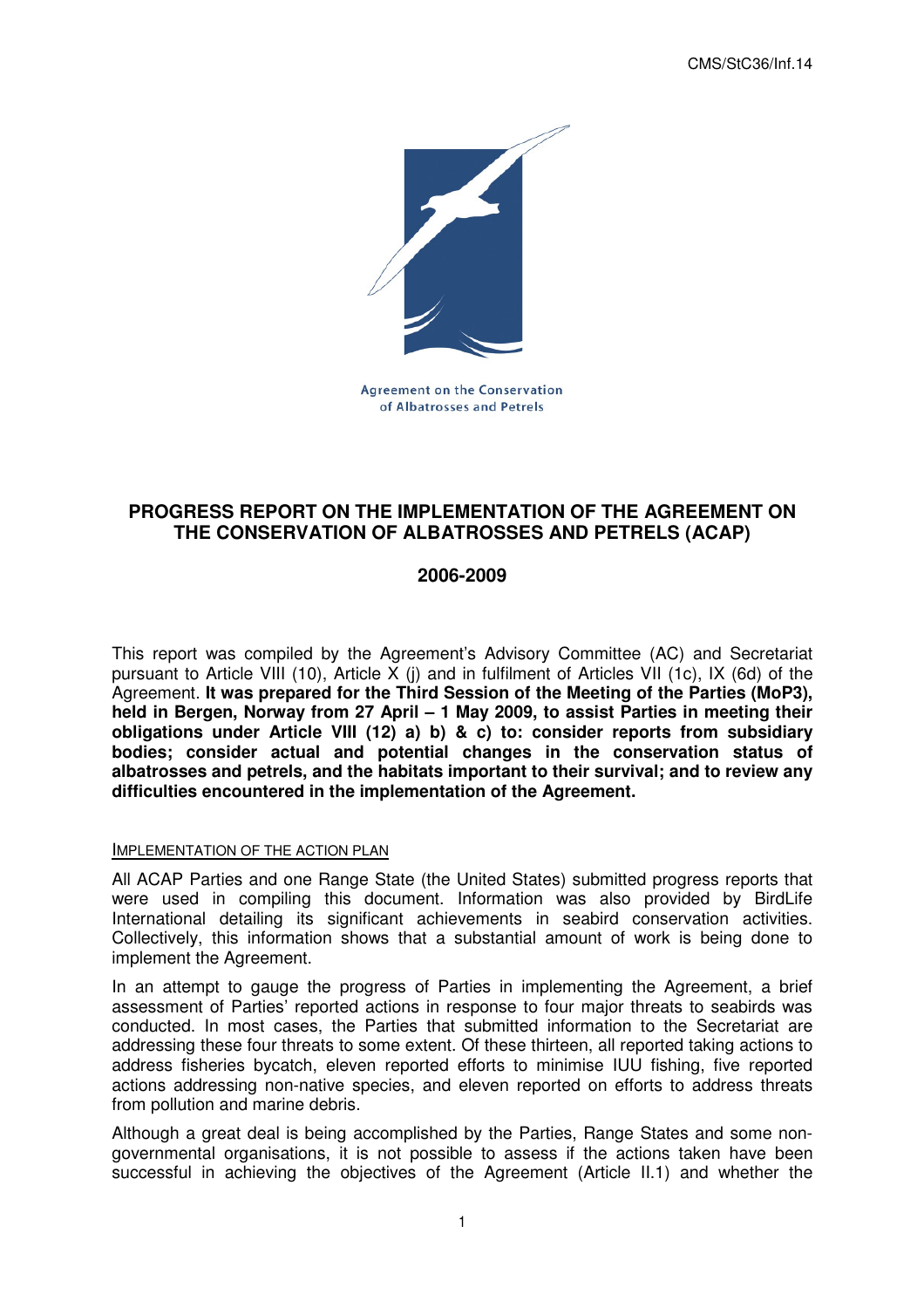conservation status of albatross and petrels has been improved (or maintained). Such an assessment will require further progress in the development of performance indicators for the Agreement, work to fill data gaps on some species and populations and improvements to national reporting.

Regarding interactions with and achievements in Regional Fisheries Management Organisations (RFMOs), the most relevant were: (1) the adoption of seabird bycatch mitigation measures in several RFMOs, (2) the signature of an 'arrangement' between the WCPFC and the ACAP Secretariat, (MoUs have also been signed with the IOTC and OLDEPESCA since MoP3); and (3) the interest expressed by other RFMOs in entering into similar arrangements with ACAP.

#### REVIEW OF THE STATUS AND TRENDS OF ACAP SPECIES

There are currently 26 species listed by ACAP, 19 of which are classified at risk of extinction. Four albatross species are listed as Critically Endangered, five are Endangered, six are Vulnerable and four are Near Threatened (29 species listed, 22 at risk of extinction, four albatross species Critically Endangered, six Endangered and eight Vulnerable after the inclusion of three new albatross species during MoP3). For the seven petrel species, four are currently listed as Vulnerable and three as Near Threatened.

Population declines, largely driven by interactions with fisheries, are responsible for triggering the unfavourable classification status for eleven species. A total of ten species are currently showing population declines. Restricted range of breeding locations is also a limiting factor for 16 ACAP species.

The analysis of land-based threats to ACAP species clearly indicated that introduced mammals are having the most widespread and deleterious effects at breeding sites, either because of depredation of adults or chicks, or destruction of habitat. The isolated islands on which ACAP species breed are well suited for pest eradication, and the number and scope of restoration programmes continues to increase. A paper submitted to AC4 (AC4 Doc 52) provided recommendations, useful further reading, and a list of online resources to conservation managers when considering, designing and executing pest eradication programmes.

Since MoP2 (2006) there have been changes in the status of seven ACAP species as a result of reviews by BirdLife International, the listing authority for the International Union for the Conservation of Nature (IUCN). Specifically, the White-capped albatross and Shy albatross as separate species were listed as Near threatened, Southern giant petrel was down listed to Near Threatened, Waved albatross was up listed to Critically Endangered, Spectacled petrel was down listed to Vulnerable, Tristan albatross was up listed to Critically Endangered, and Buller's albatross was down listed to Near Threatened.

### DIFFICULTIES ENCOUNTERED IN THE IMPLEMENTATION OF THE AGREEMENT AND RECOMMENDED **ACTIONS**

In terms of experience gained since MoP2 and difficulties found in implementing the Agreement, the low level of information on seabird bycatch in both domestic and high seas fisheries is a serious impediment to tackling the most important (at sea) threat for ACAP species. Information on the distribution of fishing effort, and levels of seabird attendance and bycatch is required from both Parties and RFMOs as a high priority. This will require the development of bycatch observer programmes in many fisheries.

In a broader sense, the development of a framework to identify ACAP priorities for conservation action will be critical to guide actions to fulfil the objectives of the Agreement.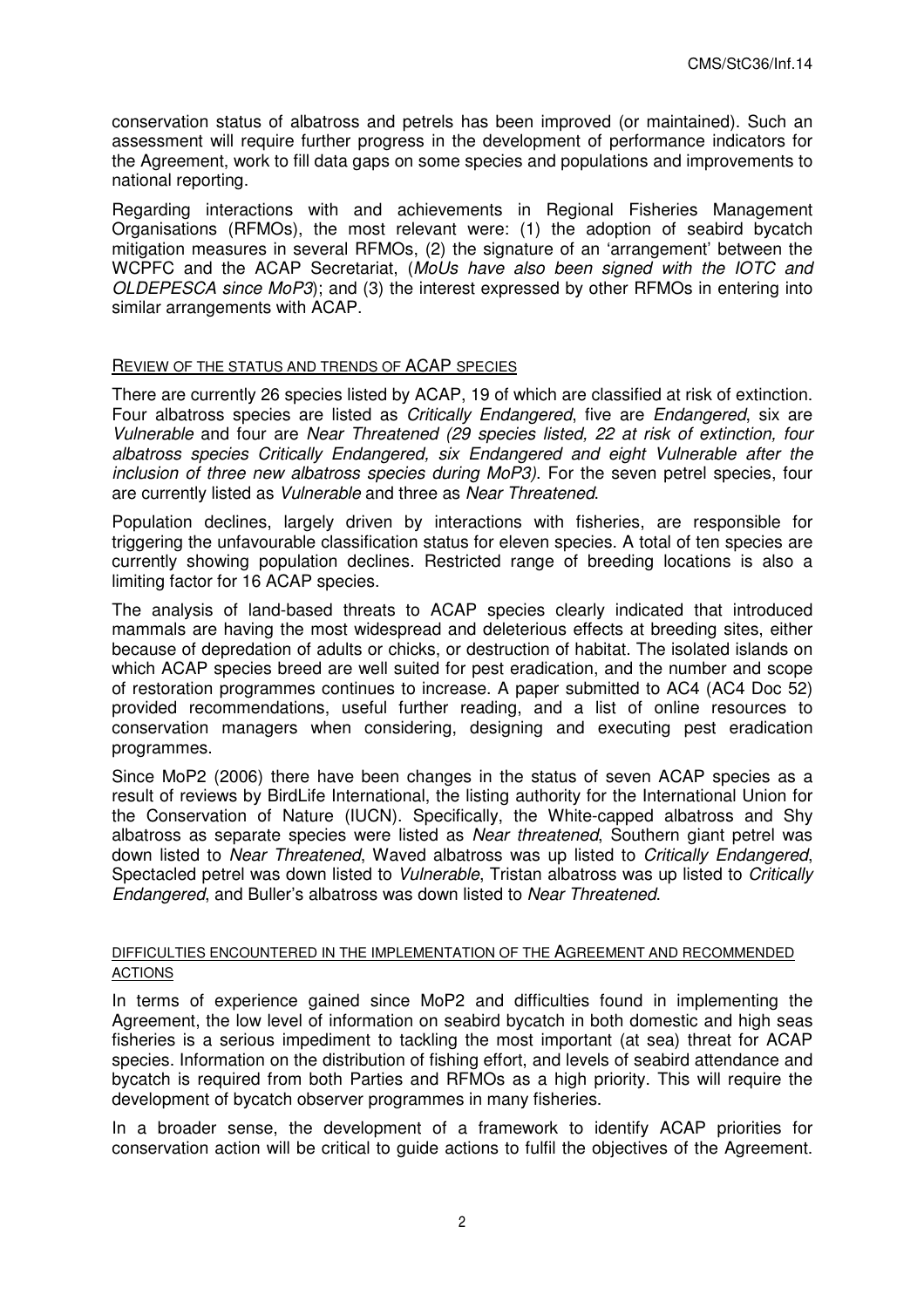The development of a prioritisation framework was discussed in AC4 and further work has been undertaken intersessionally under the leadership of New Zealand (see MoP3 Doc 20).

Other processes under development and essential for the implementation of the Agreement are (a) the strategy for engagement with RFMOs, (b) a process for the allocation of funds to the Advisory Committee Work Programme and (c) the development of a medium-long term strategy on capacity building. It was noted during AC4 that substantial financial and human resources will be required from the Secretariat to achieve an increasingly complex work programme. In this regard, the AC supported the creation of an additional science support position in the Secretariat, emphasising that without this post it would be impossible for the Advisory Committee to achieve the work necessary to ensure the implementation of the Agreement (AC4 Report, section 15.2).

It is critical that the Secretariat has sufficient resources to support the important initiatives that have been identified by the Working Groups and the Advisory Committee in the Advisory Committee Work Programme. Underpinning these initiatives is the ability to further develop the online ACAP web portal and database. These tools provide the means to efficiently maintain current, accurate and comprehensive information on ACAP populations' trends and threats, both at sea and on land. The ability to access, update and curate this information will be essential for the prioritisation process noted above. The most important outputs from the Advisory Committee Work Programme over the next triennium, with regard to implementation of the Agreement are (a) the completion and implementation of the prioritisation process, (b) the collation of data from many sources, including from national reports of Parties, on distribution of fishing effort and mortality of albatrosses/petrels attending fisheries and its incorporation into the ACAP database, (c) the development of a strategy for engagement with RFMOs, (d) significant progress achieved in regards to the adoption of and compliance with bycatch mitigation measures by Parties and RFMOs, (e) implementation of the Waved albatross plan of action (and consideration/ development of other plans of action), (f) a medium-long term strategy for capacity building developed and implemented, (g) the revision and update of species assessments, (h) consideration of amendments to Annex 1, and (i) the revision and update of best-practice guidelines.

To address the difficulties identified in implementing the Agreement the Advisory Committee recommended that the Meeting of Parties:

- (a) Approves the allocation of funds for an additional science support position in the Secretariat (AC4 Report paragraph 15.2.1);
- (b) Approves a budget sufficient to allow for the effective operation of the Advisory Committee (AC4 Report Annexes 8 and 15 and MoP3 Doc 24);
- (c) Requests Parties and Range States to improve bycatch reporting through the process being developed by the SBWG. Improvements include provision of relevant data on seabird bycatch to the Secretariat, support for the collection and provision of such data by RFMOs and where necessary, establishment of bycatch observer programmes to collect this data (AC4 Report, paragraph 13.17);
- (d) Requests Parties, on the basis of the information provided by the SBWG, to review the efficacy of seabird bycatch mitigation measures used in the fisheries that they manage either directly (i.e. within their EEZ) or indirectly (e.g. via their membership of RFMOs);
- (e) Requests Parties to provide the necessary resources for the priority research activities identified by the Advisory Committee's Working Groups; and
- (f) Requests the Advisory Committee to develop a revised national reporting process to improve i) the provision of data by Parties and ii) the ability to measure progress in implementing the Agreement (AC Report, section 7.1.6).